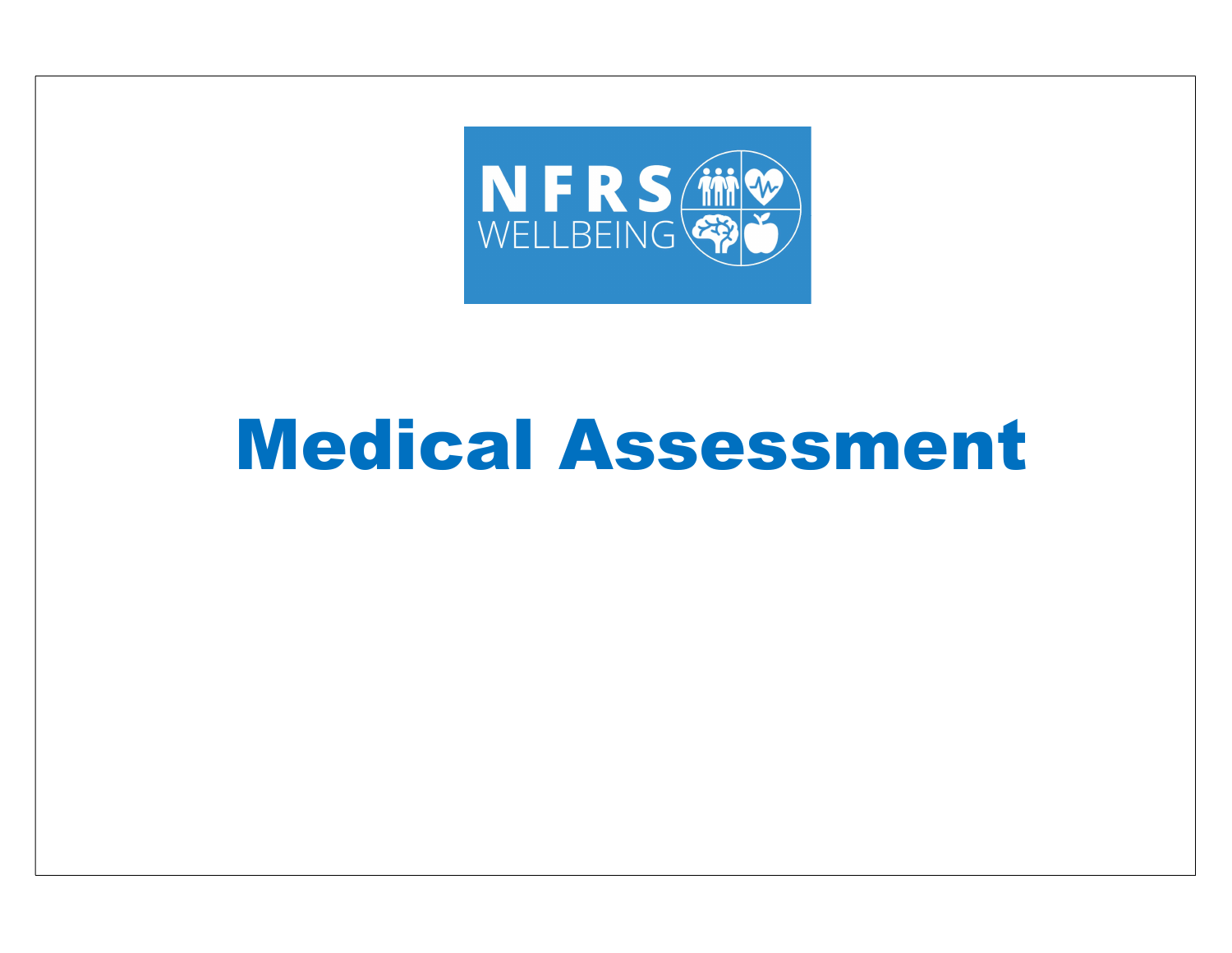

**NOTTINGHAMSHIRE Fire & Rescue Service Creating Safer Communities** 

# Medical Assessment



However, the nature and effect of medical conditions vary, and it is therefore not possible to confirm medical conditions that would be unacceptable prior to an individual medical assessment. If you have a medical condition or a history of a medical condition which might present problems, the following general guidance should help you consider your medical suitability and whether additional specialist information will be necessary at your medical assessment.

A medical condition or functional limitation which, despite any reasonable adjustments, gives rise to significantly increased occupational risk of the following is likely to be unacceptable:

- Sudden collapse or sudden incapacitation
- Impaired judgement or altered awareness
- Substantial physical or psychological injury/ill health
- Any other effect which would pose a substantial health and safety risk to yourself or others

During your assessment health professionals will examine your general health against the required standards and this will include a discussion about your completed medical questionnaire. Your health information is confidential to the occupational health and fitness team. In some cases, we may need to see further information from your GP.

#### The medical assessment will include the following:

- General health questionnaire history of physical and mental health, (with additional respiratory questions for the Asbestos Regulations) Measurement of pulse, blood pressure, height, weight and waist measurement
- **•** Urinalysis
- Vision (both near and distance) plus colour vision
- Spirometry (lung capacity test)
- Audiometry (hearing test)
- Drug and Alcohol screening
- Cardiovascular fitness test a treadmill test using a gas analyser to measure oxygen uptake
- General physical examination (e.g., cardiovascular, neurological, respiratory, musculoskeletal etc.)

#### Firefighter - eyesight requirements

If you have any doubts regarding your eyesight, we suggest that you book an appointment with your optician and make them aware of the required standards (these can be found in the FAQs).

**Colour Blindness** – If you believe you have colour blindness, it is suggested that you arrange a formal assessment prior to applying. You will be required to pass the Ishihara test at your medical assessment and if this is not possible, the minimum standard accepted is the Farnsworth D-15 standard test. In addition, we also conduct functional tests as part of the process if there are difficulties with colour perception before confirming fitness for role.

All cases are assessed on an individual basis and further information and advice can be sought from the occupational health and fitness team on Occupational.Health@notts-fire.gov.uk <sup>2</sup>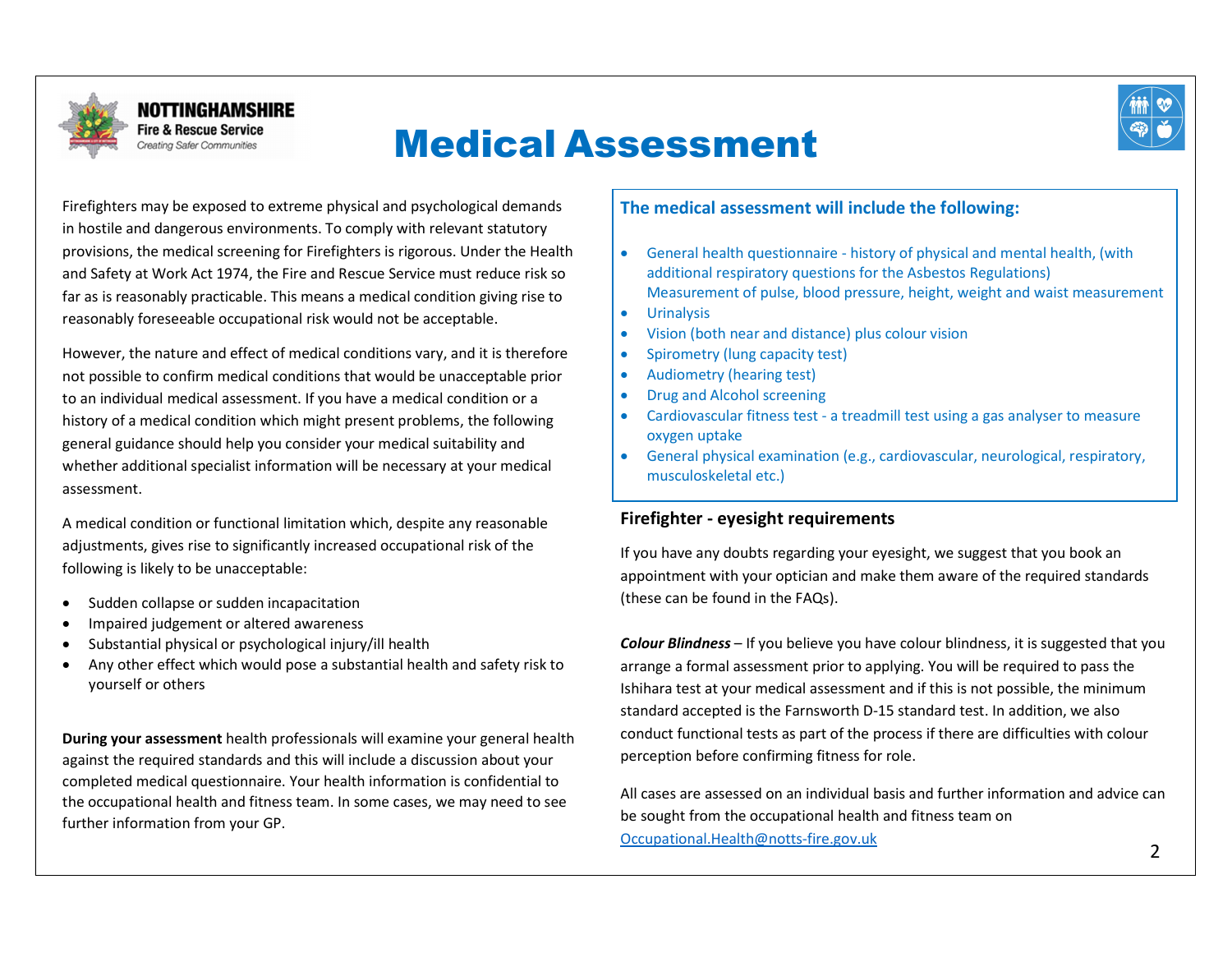

NOTTINGHAMSHIRE **Fire & Rescue Service Creating Safer Communities** 

# Medical Assessment FAQs

### I struggle sometimes to hear things; will this be an issue?

Firefighters must not only communicate over the radio, but they must respond to shouted warnings, audible alarms and cries for help – all above the environmental noise at incidents. Therefore, they need to have a minimum hearing level to be considered 'fit for role', which would normally be H2 (military standards). Hearing aids are allowed on the fire ground, but a functional test would be required to ensure that the required standard was met.

# I would like to become a firefighter but I wear glasses or have had laser eye surgery, is that a problem?

The Vision Standards for becoming a firefighter are as follows:

- Vision must be binocular. Monocularity will require additional assessment.
- Distance = visual acuity of 6/9 with both eyes together, aided if necessary. If you do wear aids (glasses or contacts), you are required to bring a copy of your prescription to your medical.
- $\bullet$  Near vision = be able to read N12 at 30cm unaided with both eves open.
- Have a normal visual field in each eye.
- Have no history of night blindness or any other ocular disease that is likely to progress and result in future failure of the visual standards for serving firefighters.
- Have an appropriate level of colour perception. The Ishihara Test will be used to test for colour perception. If this is not passed, a formal specialist assessment is required before a vocational colour vision test will be performed on the fireground.
- Have not undergone refractive surgery in the previous 12 months. Individuals who have had Radial Keratotomy cannot be considered for operational firefighting duties due to the relatively high incidence of refractive instability. Individuals who have undergone the following types of refractive surgery can be considered 12 months after surgery:
	- o Photorefractive Keratectomy (PRK)
	- o Laser assisted in-situ keratomileusis (LASIK)
	- o Laser epithelial keratomileusis (LASEK)
- Soft contact lenses can be worn.
- Rigid (hard) lenses are not considered safe as debris can become trapped beneath these which can cause visual discomfort and disability.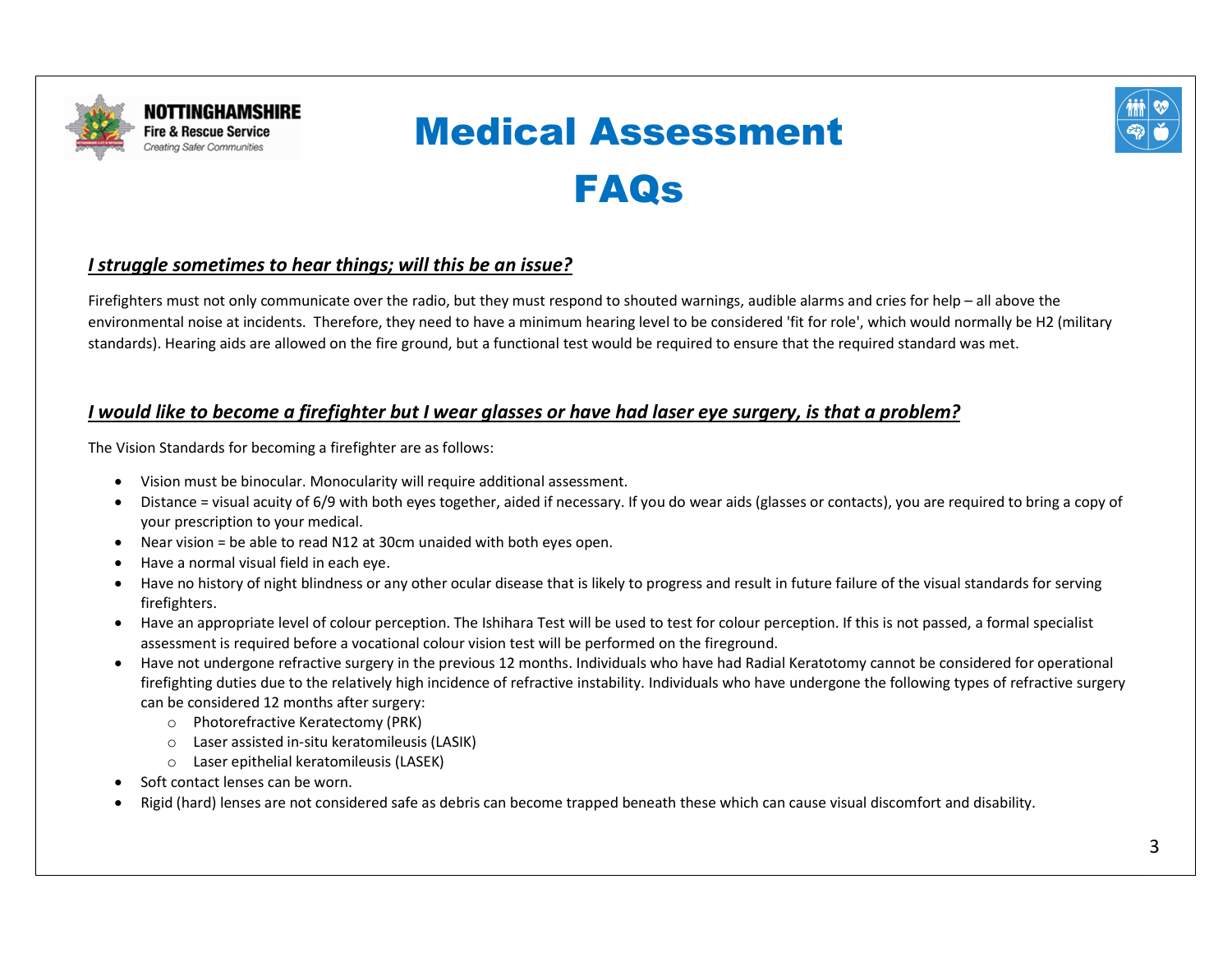

Medical Assessment

FAQs



# What if I have asthma?

NOTTINGHAMSHIRE **Fire & Rescue Service Creating Safer Communities** 

Asthma does not necessarily prevent you from becoming a firefighter. However, firefighters are exposed to smoke and other toxicants as part of their job, which are irritating to the lungs / upper respiratory tract and can exacerbate the symptoms of wheezing in firefighters with asthma. Your condition will be assessed at the medical stage, after which a decision will be made as to your suitability for the role of firefighter. This will include:

- Careful history that focuses on current symptoms and treatment requirements,
- Potential triggers including exercise and irritant exposures
- The frequency and history of exacerbations

### What if I have had mental health issues?

Mental health issues can affect anyone and it is estimated that 1 in 6 people in the past week will have experienced a common mental health problem. Most individuals can manage these episodes with self-help strategies, counselling support or medication (in some cases) and can continue to cope well in their everyday activities. Having experienced such issues will not prevent you from applying to become a firefighter and all cases will be discussed confidentially with you during your medical assessment. If you have recently begun to have symptoms or started treatment, it could be that information will be required from your GP or Specialist to help during this assessment. Also, if you have a chronic mental health condition which requires ongoing treatment or input from a GP or specialist, we are likely to need medical reports to be able to offer an opinion on your fitness for firefighting.

If you are aware that any of the above could apply to you, please get in touch with us to discuss this further and we will be able to offer advice on any next steps to assist in the assessment process.

#### I am a diabetic. Can I still apply?

We will need a report from your Specialist Consultant detailing the following information to allow assessment of suitability and so that an individual risk assessment can be undertaken:

- Category of Diabetes (Type 1 or 2)
- Evidence of stability of control
- Evidence of blood sugar levels (HbA1c) over a recent 12-month period